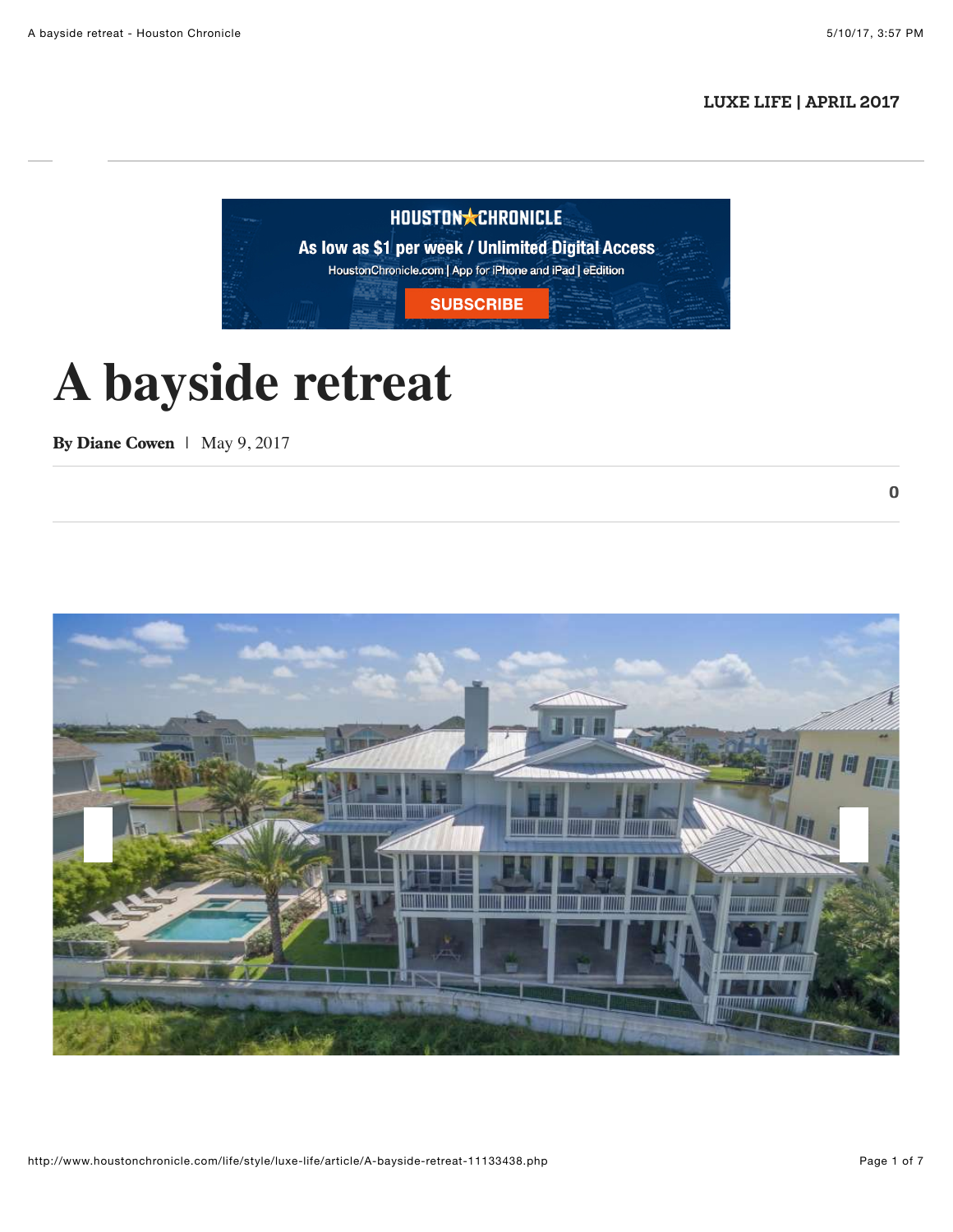Photo: Brad South Photography

#### **IMAGE 1 OF 17**

An aerial photo of the bay view from Galveston home of Forrest and Audrey Wylie.

Audrey Wylie talks about her Galveston bayfront home as if she enters paradise every weekend she visits.

Driving there from Houston, she exhales deeply when she hits the causeway. Once she's there, the busyness of life melts away. No billboards, fewer cars and a lot less noise.

From the sun-drenched deck that runs the width of her home, Wylie looks out onto West Bay's marshes and water, waiting for a brilliant sunset.

"I've only been here one night, but I feel like it's been a week," Wylie says. "The water is so calming."

She and her husband, Forrest Wylie, who works in energy investments, moved into their vacation home early in 2014 after selling another house nearby. Homes were building up around them, and they didn't want to lose their dazzling view in The Harbor section of the Pirates' Cove neighborhood.

Their full-time home is in the Bellaire/West University area of Houston, and they have a working cattle ranch near Bay City, where they plan to also build a hunting lodge.

Wylie's vision - translated by interior designer Ginger Barber - was a relaxing weekend "retreat that feels comfortable and chic, but with a Texas feel."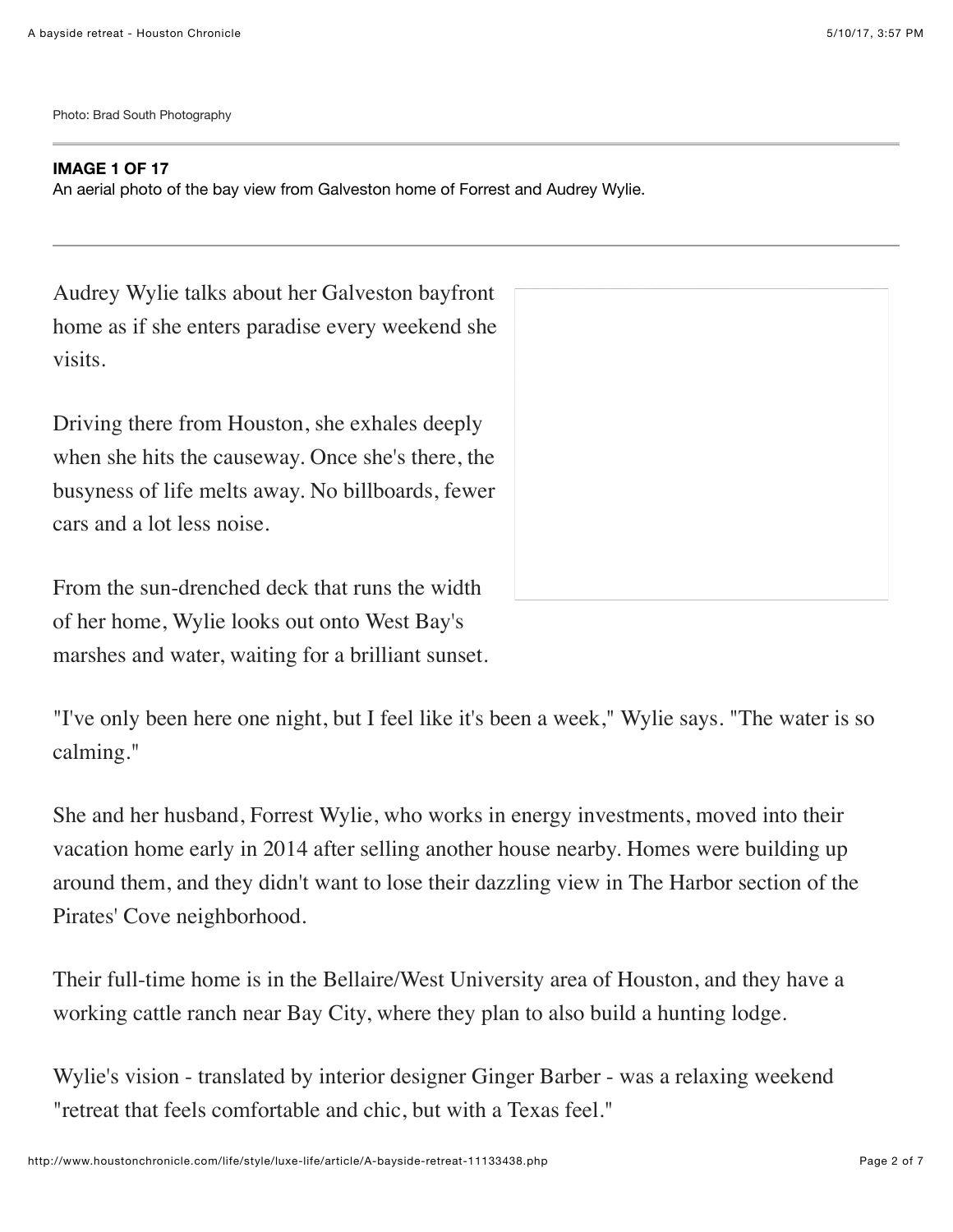Sea, water and sand factored into the home's soft, muted color palette, borrowed from what's just outside the French doors that line her living room.

## From a napkin to a home

"It was so exciting to do something completely from scratch with a wonderful builder," says Wylie, who worked with John Dreiss of Purple Sage Construction.

Since the couple's prior Galveston home had sold with the furniture in it, Wylie and Barber shopped for two years to fill the new 4,600-square-foot abode with a combination of custom-made items and vintage and antique pieces.

"It was a lot of fun to design this home," Dreiss says. "The Wylies came to me with a drawing on a napkin - you'd be surprised at how helpful those can be. We worked from there with their ideas; it all kind of evolved from there."

The Wylies and Barber wanted Lueders limestone - mined from Central Texas quarries - for poolside, paving the driveway and elsewhere, a request that called for four semitractor-trailers to haul it all in.

Audrey Wylie also wanted the landscaping

## **TRANSLATOR**

To read this article in one of Houston's most-spoken languages, click on the button below.

[Select Language](javascript:void(0)) |

#### **STYLE**



[Eating and drinking](http://www.houstonchronicle.com/life/style/travel/article/Eating-and-drinking-along-New-Orleans-new-5165824.php) along New Orleans' new restaurant row



[Five fashion trends to](http://www.houstonchronicle.com/life/style/fashion/article/Five-fashion-trends-to-try-for-a-glam-Mardi-Gras-5165831.php) try for a glam Mardi Gras this year



For genuine Mardi Gras experience, [consider heading to](http://www.houstonchronicle.com/life/style/travel/article/For-genuine-Mardi-Gras-experience-consider-5165835.php) **Acadiana** 



Fabulous finds with [palm prints for an](http://www.houstonchronicle.com/life/style/lust-list/article/Fabulous-finds-with-palm-prints-for-an-early-5165814.php) early spring



**Uptown Park fashion** [boutique celebrates 40](http://www.houstonchronicle.com/life/style/window-shopping/article/Uptown-Park-fashion-boutique-celebrates-40-years-5146456.php) years years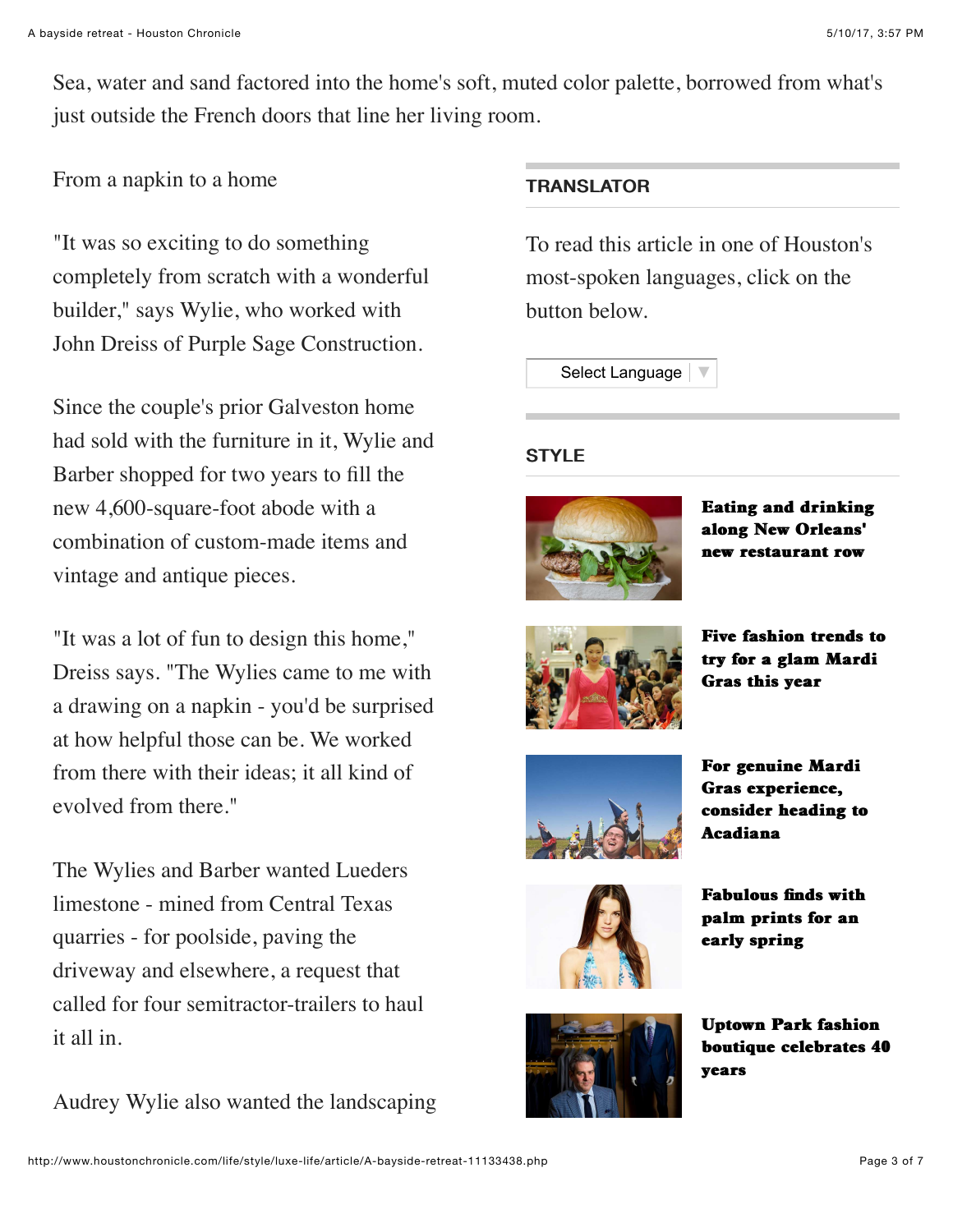to look lush and mature, which called for more plants and larger trees. To get them on the bay side of the property, Dreiss brought in a 110-ton crane to lift the towering date palms over the two-story home on stilts.

Their plans tapped into a current trend for interiors: reclaimed wood and ceiling beams.

Just as Wylie and Barber asked for those beams and Dreiss was figuring out where to get them, he got a lucky phone call.

"We had just talked about the wood, and this guy, who had been down here for years and years and liked my homes, called me out of the blue," Dreiss says. "This guy calls and has them. They were perfect."

He got a pile of 22-foot-long beams, 100 years old and made of clear heart pine - materials that are difficult to find now.

"We didn't do anything to those beams," says Dreiss, who builds custom homes exclusively in Galveston's West End. "We cut them and put them up, and the finish is totally natural."

# A peek inside

The effect of those beams and other materials throughout the home is subtle and intentional. Whitewashed wood laid shiplap style throughout means there's not a sheet of drywall in the place. Wood floors also have a different treatment for indoors: a blue-gray stain that's typically relegated to the outdoors. Woven grass Conrad shades hang on windows in every room.

Once the palette and foundation were established, all of that shopping was driven by the Wylies' taste and Barber's sourcing.

"At first, it was getting to know Audrey and Forrest," Barber says. "Being from Florida and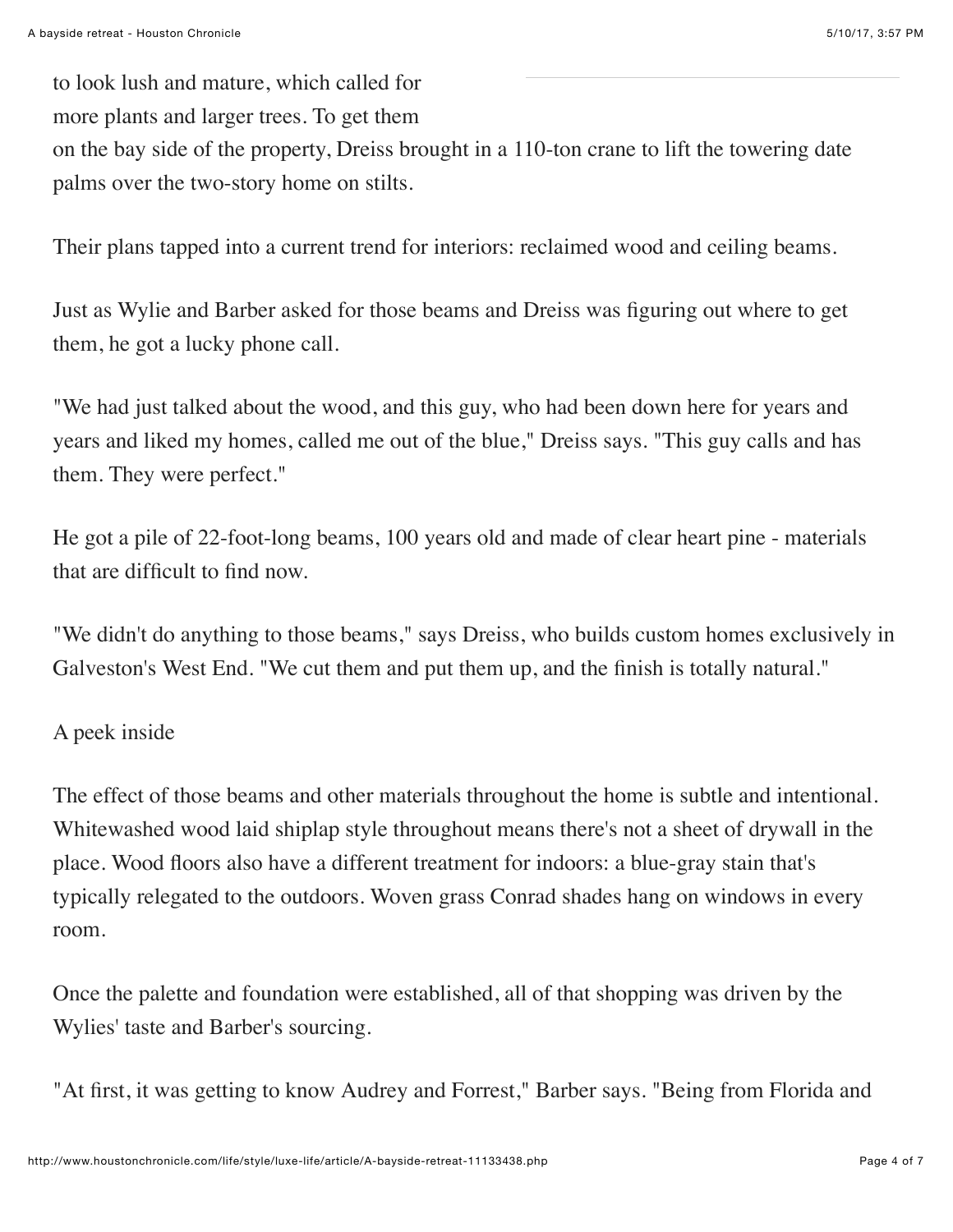living on the water, my look is very casual, so it's not hard for me to go there."

The living room holds Forrest Wylie's one request: a big fireplace, trimmed in Leuders limestone. Custom-made ivory linen sofas and chairs in a pale, blue-ivory linen check pattern fill the room. They sit on a jute rug, which can be found elsewhere in the home.

The showstopper in this room - except for the view - is the huge cypress stump that was bleached and treated and now serves as a heavyweight coffee table. Antique mirrors hover over built-in cabinets on each side of the fireplace, sandwiching a painting by Houston artist Deborah Moseley.

The dining area and kitchen share the big open space, too, with a table made of reclaimed wood and a set of vintage Ficks Reed bamboo chairs. Over it hangs a new chandelier made of faux bois whitewashed wood and stainless steel.

Audrey Wylie jokes - kind of - that the kitchen was designed around a heavy island she found. It wasn't quite big enough or tall enough, so Barber found an old door that could be cut apart to add depth and width and she put it on wheels to give it more height. White, hide-covered wood barstools tuck under the island's overhang for casual seating.

Rimming the kitchen are a double SubZero refrigerator and a Wolf double-oven range finished with a pewter tile wall. Old hinged doors cover up a small bar nearby when the Wylies aren't here.

The master bedroom is on the first floor, prompting Audrey Wylie to comment that if no one's visiting, she and her husband don't really need to leave this floor at all.

Hanging over their iron king bed is a striking photo-on-canvas image of a beachside scene in France, by Houston photographer Karen Sachar.

Vaulted ceilings here create drama in an otherwise soothing space, and a white desk and chair add a contemporary pop among the vintage tables, lamps and other furnishings.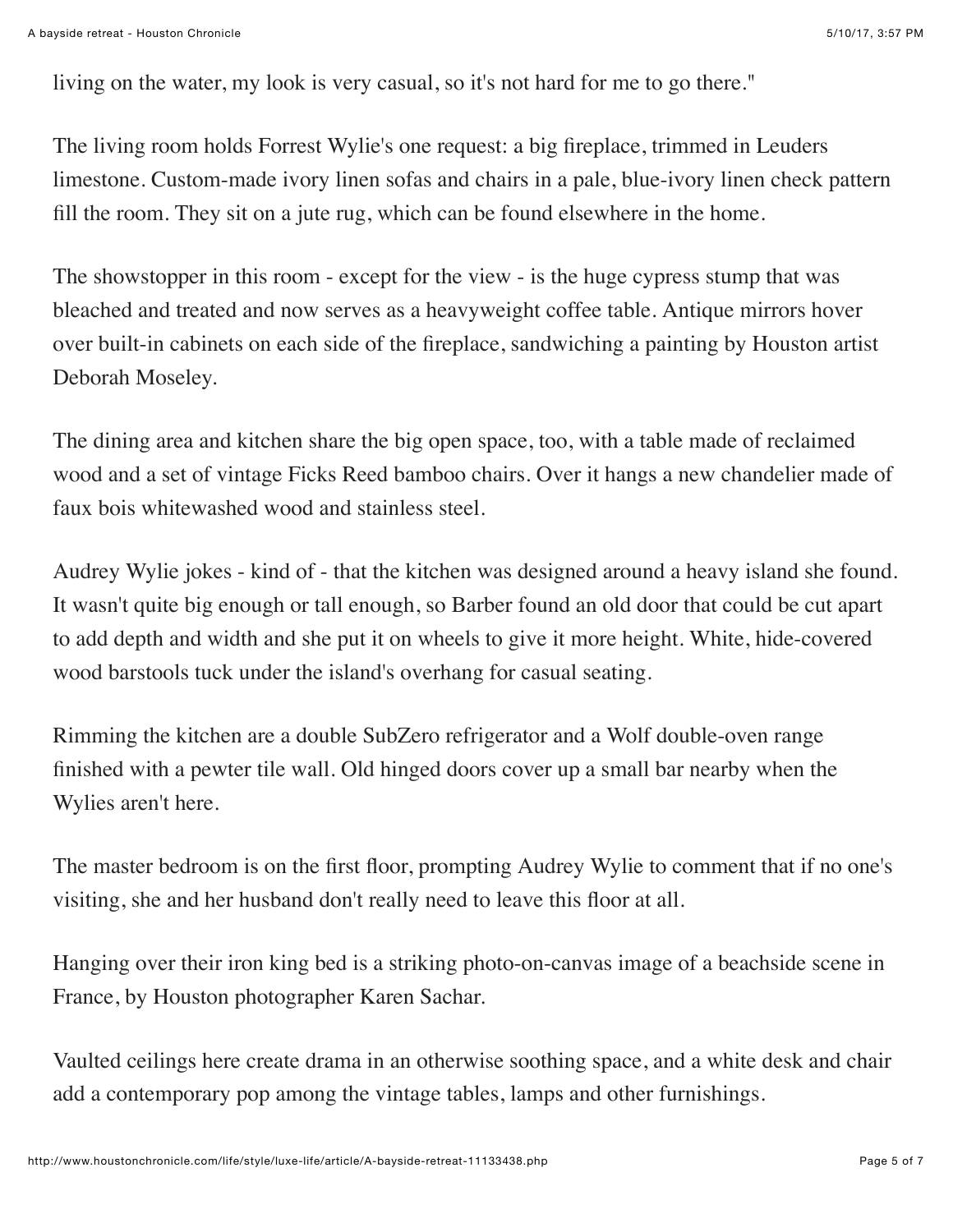A step into the screened-in porch shows more antiques, old wicker furniture, a drum barrel overturned as an end table and a concrete-topped coffee table with an old iron base.

Upstairs holds another master suite, plus another guest bedroom and a bunk room. Since there are no TVs in the guest rooms, a shared media room allows visitors a quiet place to sit and watch movies.

## Laid-back lifestyle

An expansive second-floor deck and a ground-floor patio add to the many spaces in which to sit and while away the hours.

In the heat of summer, the Wylies and their guests might take a dip in the limestone-rimmed pool or rest in the adjacent cabana. The fire pit on the other side of the cabana provides respite during cooler months.

Audrey Wylie says that she and her husband don't have a lot of big parties but prefer to host smaller groups of family and friends. Her entertaining staple is steak and loaded baked potatoes, but she says she's gotten gumbo down to a science, too.

They love the neighborhood feel of Pirates Cove. They'll take a trip in their golf cart to Alex's Seafood, or head to Waterman's for a casual dinner. Once in a while, they'll hit the Galveston Country Club, or call in a to-go order and pick it up in their golf cart.

Audrey Wylie says the Galveston home is more hers and the Bay City ranch is more her husband's. "I grew up in Florida, and my mom says that I never got the sand out of my toes."



[Diane Cowen](http://www.houstonchronicle.com/author/diane-cowen/) Home Design Writer, Houston Chronicle